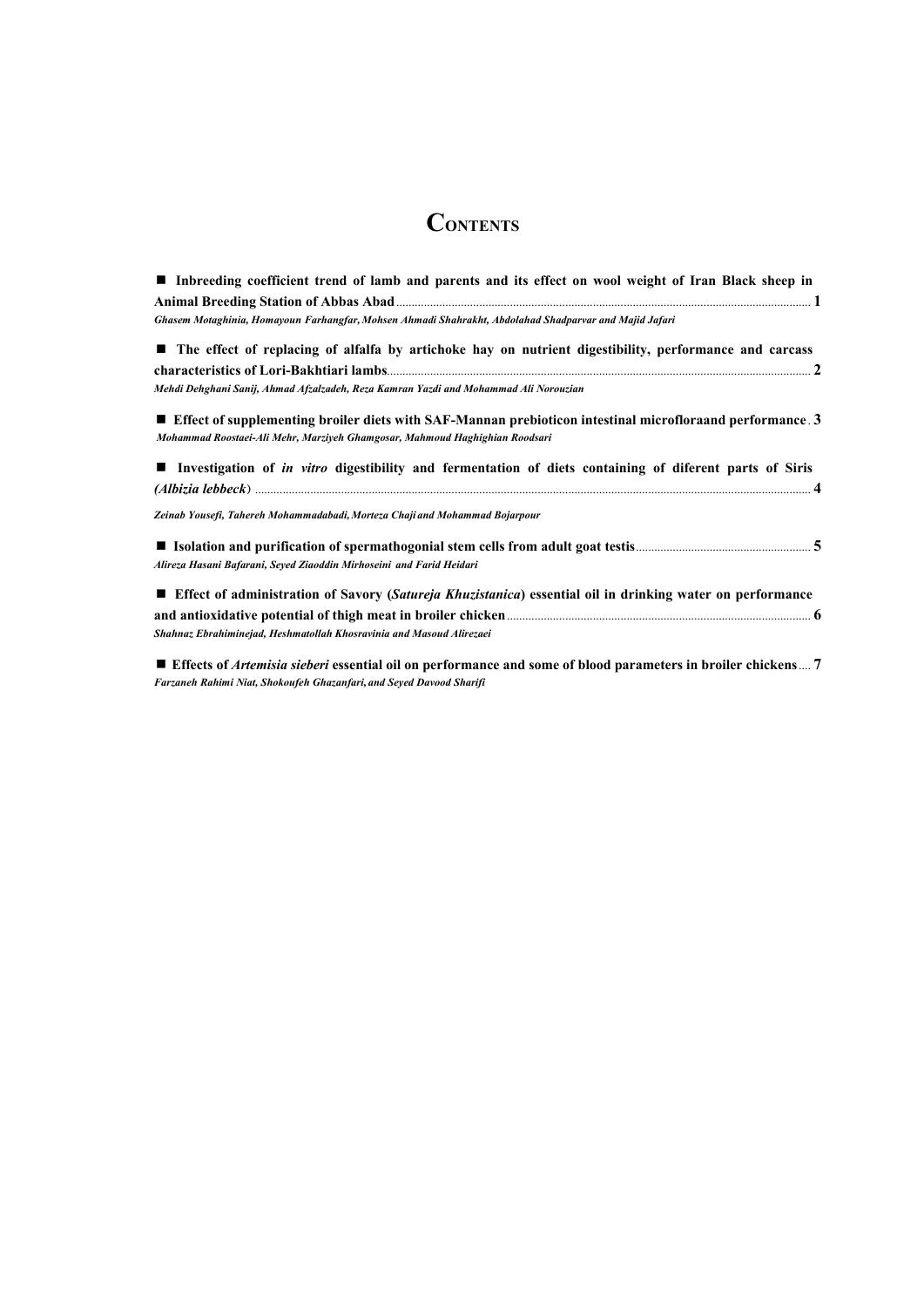

## **Inbreeding coefficient trend of lamb and parents and its effect on wool weight of Iran Black sheep in Animal Breeding Station of Abbas Abad**

*Ghasem Motaghinia1 , Homayoun Farhangfar2 , Mohsen Ahmadi Shahrakht<sup>1</sup> , Abdolahad Shadparvar3 and Majid Jafari<sup>4</sup>*

- 1. M.Sc. Expert, Agriculture Department, Southern Khorasan University of Payame Noor, Birjand, Iran
- 2. Professor, Department of Animal Science, Faculty of Agriculture, University of Birjand, Birjand, Iran
- 3. Associate Professor, Department of Animal Science, Faculty of Agriculture, University of Guilan, Rasht, Iran
- 4. Expert, Animal Breeding Station of Abbas Abad, Agriculture Jihad Organisation of Razavi Khorasan, Mashhad, Iran

**Received: 21 April. 2012 Accepted: 5 July. 2013**

### **Abstract**

Effects of lamb and parents coefficient of inbreeding (CI) on wool weight were studied using 10,868 wool records belonging to 3,244 Iran Black lambs (1,633 males and 1,611 females) representing 96 rams and 995 ewes collected during 1983-2006 from Animal Breeding Station of Abbas Abad. Year and month of shearing, CI of lamb and dam, sex and birth type had significant affect on wool weight Among 3,244 pedigree animals, 3,005 heads (92.6 percent) were found to be inbred. Mean and standard deviation of CI of lamb, sire and dam in whole population were  $8.1\pm6.1$ ,  $6.5\pm6.1$  and  $5.3\pm5.8$  percent, respectively. The corresponding figures in inbred population were 9.0±5.7, 7.0±6.1 and 5.7±5.8 percent, respectively. Minimum and maximum CI of lamb was 0 and 36.4 percent, respectively. Increase of CI by one percent was accompanied with a decrease of 26.9 g (quadruplet male), 4.8 g (twin female), 4.3 g (triple female) and 13.1 g (quadruplet female) in wool weight. A decrease of 1.4 g in wool weight of lamb was observed as the CI of dam was increased by one percent. Statistically significant annual change trend were estimated to be  $0.2\pm0.02$  percent and  $0.1\pm0.02$  percent for whole and inbred populations, respectively. A controlled mating is needed to reduce deleterious effects of inbreeding.

**Keywords:** inbred lambs, inbreeding, Iran Black sheep, mixed model, wool weight.

Email: hfarhangfar@birjand.ac.ir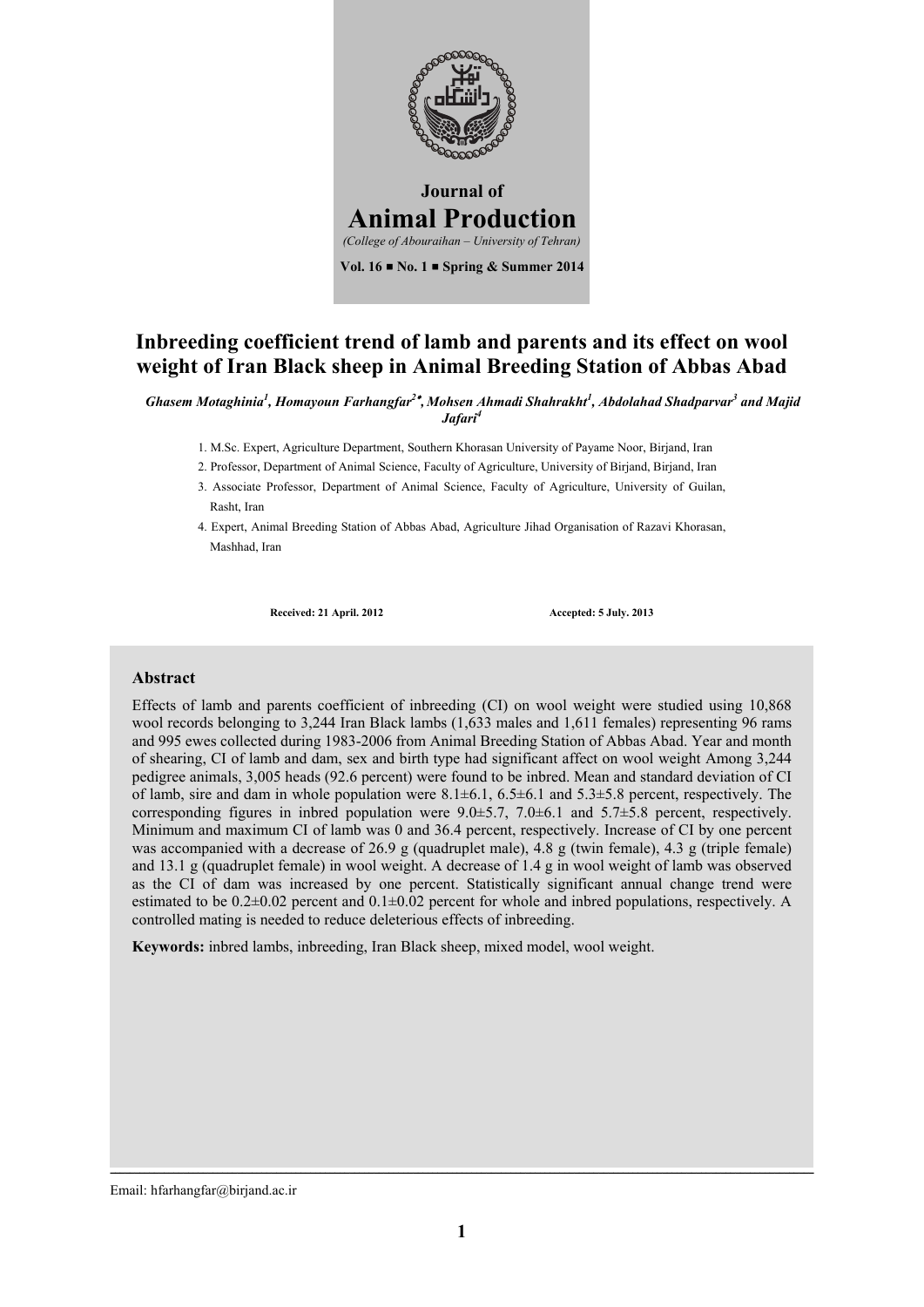

# **The effect of replacing of alfalfa by artichoke hay on nutrient digestibility, performance and carcass characteristics of Lori-Bakhtiari lambs**

*Mehdi Dehghani Sanij<sup>1</sup> , Ahmad Afzalzadeh2 , Reza Kamran Yazdi3 and Mohammad Ali Norouzian4*

- 1. M.Sc. Student, Department of Animal and Poultry Science, College of Abouraihan, University of Tehran, Iran
- 2. Associate Professor, Department of Animal and Poultry Science, College of Abouraihan, University of Tehran, Iran
- 3. Associate Professor, Department of Animal Science, University College of Agriculture and Natural Resources, University of Tehran, Iran
- 4. Assistant Professor, Department of Animal and Poultry Science, College of Abouraihan, University of Tehran, Iran

**Received: 7 Oct. 2013 Accepted: 5 July. 2014**

#### **Abstract**

The effect of replacing alfalfa by artichoke hay on nutrient digestibility, gas production parameters, performance and carcass characteristics of Lori-Bakhtiari lambs was studied. The lambs in control group received diet containing 30 percent alfalfa, 15 percent barley straw and 55 percent concentrate and in test group alfalfa hay was replaced with artichoke hay, completely. Dry matter intake was higher for test group lambs  $(P<0.05)$ , but average daily gain and feed conversion ratio were not differed between experimental groups. Gas production rate was not differed between groups, but b fraction was higher for test group (P<0.05). Replacing alfalfa by artichoke caused to increasing digestibility of dry matter and organic matter (P<0.05). However, control diet had higher digestibility of crude protein and NDF (P<0.05). After slaughter, there were no significant differences between groups in carcass characteristics and percentage of internal organs. Results of this study showed that artichoke hay could be replaced with alfalfa hay in finishing lambs diet.

**Keywords:** artichoke hay, carcass characteristics, digestibility, Lori-Bakhtiari lambs, performance.

Email: hfarhangfar@birjand.ac.ir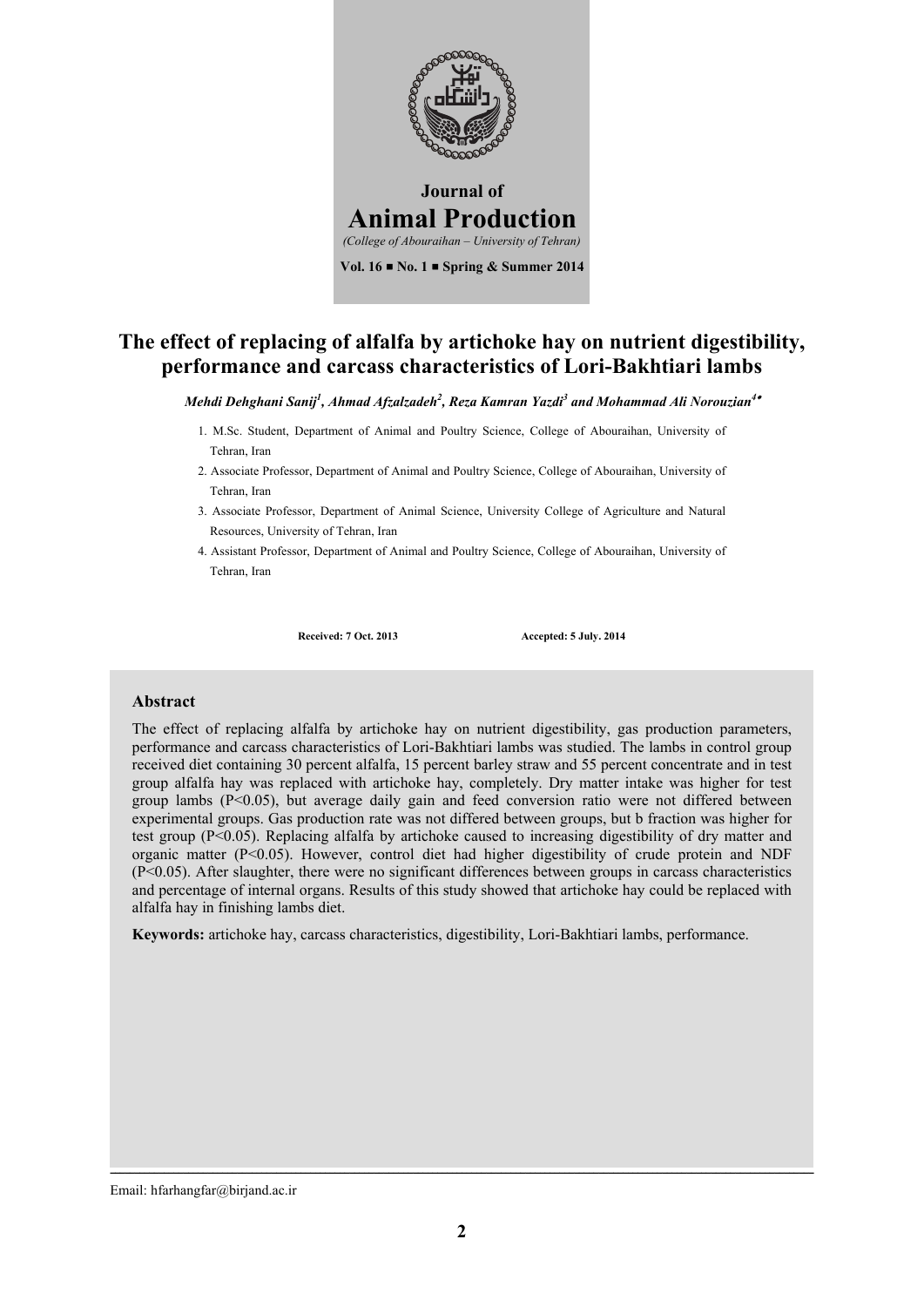

## **Effect of supplementing broiler diets with SAF-Mannan prebioticon intestinal microfloraand performance**

*Mohammad Roostaei-Ali Mehr1 , Marziyeh Ghamgosar2 , Mahmoud Haghighian Roodsari3*

- 1. Associate Professor, Department of Animal Science, Faculty of Agricultural Sciences, University of Guilan, Rasht, Iran
- 2. Graduate M.Sc. Student, Department of Animal Science, Faculty of Agricultural Sciences, University of Guilan, Rasht, Iran
- 3. Assistant Professor, Department of Animal Science, Faculty of Agricultural Sciences, University of Guilan, Rasht, Iran

**Received: 30 January. 2014 Accepted: 5 July. 2014**

### **Abstract**

Experiment was conducted to evaluate the effect of SAF-Mannan on productive performance and intestinal microflora by 180 day-old chicks. At six d, Chicks were divided to five groups (treatments) and each group was split into three replicates which included 12 birds. Amounts of 0.3 mg/Kg lincomycin premix, 0 (control), 0.5 ( $A_0$ <sub>5</sub>) and 1 (S<sub>1</sub>) g/Kg SAF-Mannan for total period were added to diet of the first four treatments and also 0.25and 0.75 g/Kg SAF-Mannan for starter and grower, respectively were added to diets of the fifth treatment  $(S_{0.25-0.75})$ . Poupulation of E. coli and lactobacillus of ileal samples were assayed at 18, 28 and 38 d of age. The results showed that birds fed on SAF-Manan diets had lower feed conversion ratio compared to control group ( $P<0.05$ ). At 18 and 28 d, the E. coli count in the al content of SAF-Manan treatments was lower than controland lincomycin treatment  $(P<0.05)$ . At 28 d, lactobacillus count in ileal content of birds fed on dietd containing 1 g SAF-Manan was higher compared to other treatments (P<0.05). It could be conclude that addition of 0.5 g/Kg SAF-Manan to broiler diet improve weight gain and feed conversion ratio probably, by modifying of intestinal microflora.

**Keywords:** broiler, linomycin, micro flora, performance, SAF-Mannan.

Email: roostaei@guilan.ac.ir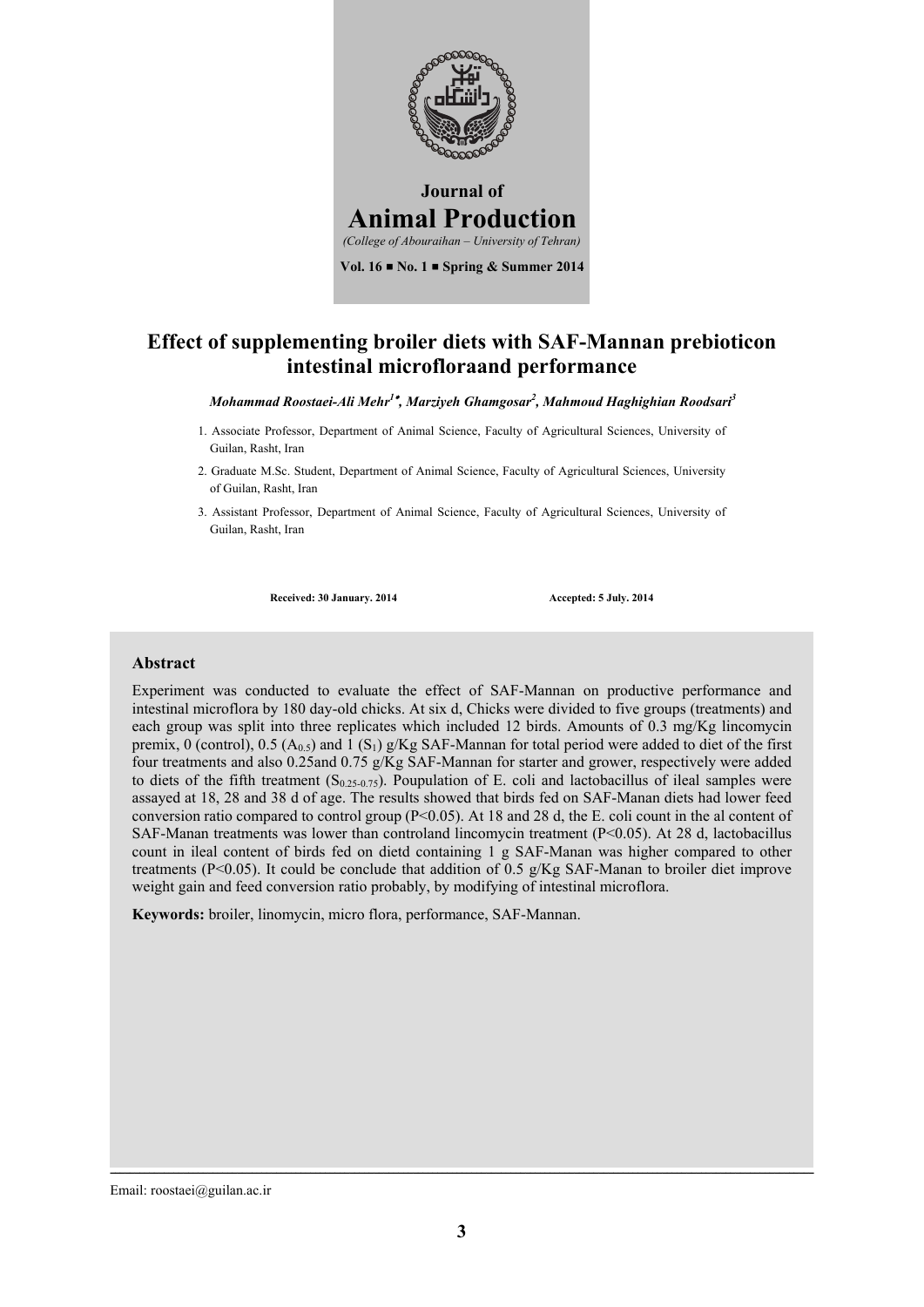

# **Investigation of in vitro digestibility and fermentation of diets containing of diferent parts of Siris (Albizia lebbeck**)

#### *Zeinab Yousefi<sup>1</sup> , Tahereh Mohammadabadi2 , Morteza Chaji<sup>3</sup> and Mohammad Bojarpour3*

- 1. M.Sc. Student, Department of Animal Science, College of Animal Science and Food Technology, Khuzestan Ramin Agriculture and Natural Resources University, Ahwaz, Mollasani, Iran.
- 2. Assistant Professors, Department of Animal Science, College of Animal Science and Food Technology, Khuzestan Ramin Agriculture and Natural Resources University, Ahwaz, Mollasani, Iran
- 3. Assistant Professors, Department of Animal Science, College of Animal Science and Food Technology, Khuzestan Ramin Agriculture and Natural Resources University, Ahwaz, Mollasani, Iran.

Received: 31 December. 2013 **Accepted: 5 July. 2014** 

### **Abstract**

This experiment was conducted to investigate the digestibility and fermentation parameters of diets containing flower, pod with seed and leaf of *siris* in sheep by two-step digestion and gas production methods. The experimental diets were including zero, 25, 50, 75 and 100 percent of *Siris* flower, pod and leaf. The result showed that gas production potential of diet containing 50 percent leaf was greater than other treatments (P<0.05). Gas production rate of diet containing 75 percent flower showed significant increase compared with the other diets (P<0.05). Partitioning factor, microbial biomass, biomass efficiency were the greatest for diets containing 100 percent leaf and different levels of pod (P<0.05). Dry matter digestibility of diets including different levels of *siris* leaf, 50 percent *siris* flower and 25 percent *siris* pod and neutral detergent fiber digestibility of diets including different levels of *siris* flower and 25 percent *Siris* pod were higher compared to control diet (P<0.05). The lowest concentration of ammonia nitrogen was belonged to diets containing 100 percent leaf and pod of *Siris* (P<0.05). It could be concluded that *Siris* leaf, flower and pod with seed of *siris* can be used instaed of alfalfa in sheep diet and increase digestibility and diet ruminal fermentation.

**Keywords:** digestibility, fermentation, gas production, partitioning factor, *Siris*.

Email: t.mohammadabadi@gmail.com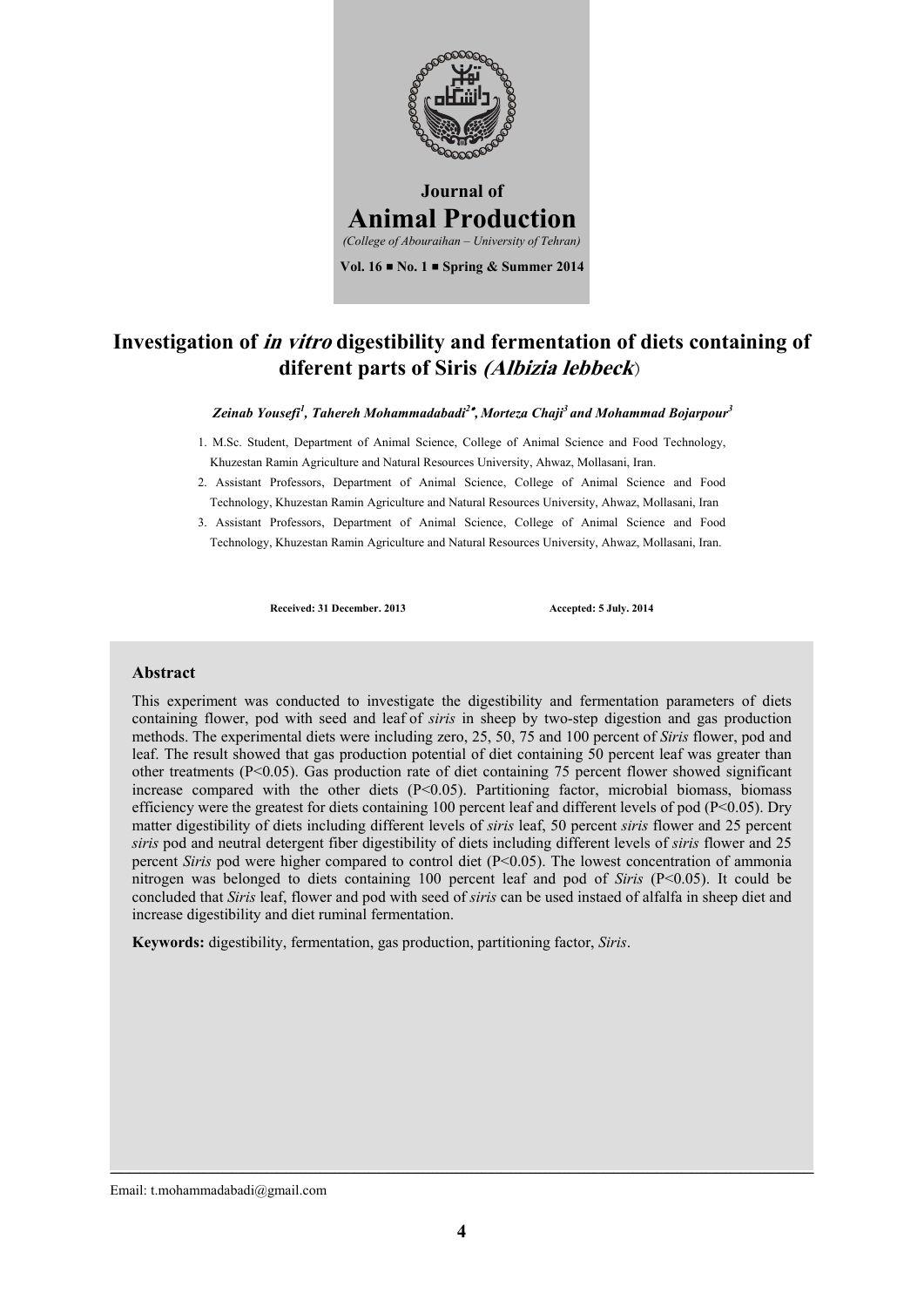

### **Isolation and purification of spermathogonial stem cells from adult goat testis**

*Alireza Hasani Bafarani <sup>1</sup> , Seyed Ziaoddin Mirhoseini 2 and Farid Heidari <sup>3</sup>*

1. Ph.D. Candidate, Department of Animal Science, Faculty of Agriculture, University of Guilan, Rasht, Iran

2. Professor, Department of Animal Science, Faculty of Agriculture, University of Guilan, Rasht, Iran

3. Assistant Professor, Department of Animal Biotechnology, National Institute of Genetic Engineering and Biotechnology, Tehran, Iran

**Received: 11 March 2014 Accepted: 5 July. 2014**

#### **Abstract**

The Spermatogonial Stem Cells (SSCs) are founder of spermatogenesis and they are the only stem cells that can transmit genetic materials to offspring's. This research was conducted to achieving a reliable origin of SSCs from the goat testicular tissues according to a four steps procedure; a) Collection and preparing testicular tissues, b) Two enzymatic digestions, c) Using mesh and cell suspension and d) Culture the isolated SSCs on goat embryonic fibroblasts. ◌ِ Distinct markers of pluripotency such as NANOG, SOX2and OCT4 were expressed in the isolated SSCs and also in these cells, nonspecific alkaline phosphatase test was positive. These cells used for co-culturing with GEF for several passages without differentiation or changing the shape. It was also found out that by using DMSO, these cells can be held in -70°C for one month. The result showed that the used procedure was efficient and the cells not only can express distinct markers of pluripotency but also can be culture and proliferate for long period of time without differentiations.

**Keywords:** adult stem cells, goat, spermatogonia, spermatogonial stem cells, spermatogonium.

Email: mirhosin@guilan.ac.ir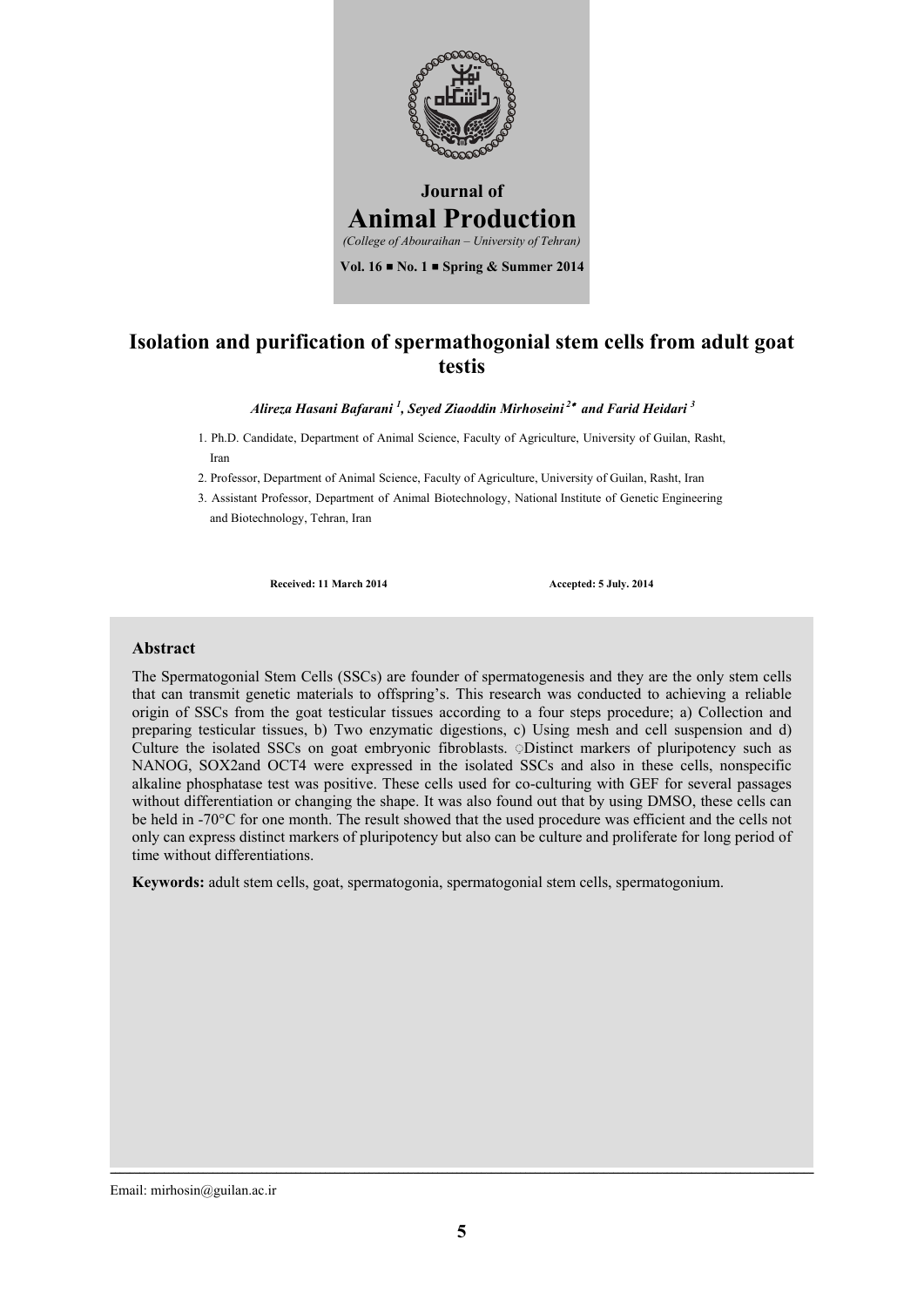

# **Effect of administration of Savory (Satureja Khuzistanica) essential oil in drinking water on performance and antioxidative potential of thigh meat in broiler chicken**

*Shahnaz Ebrahiminejad<sup>1</sup> , Heshmatollah Khosravinia<sup>2</sup> and Masoud Alirezaei3* 

- 1. M.Sc., Department of Animal Science, Faculty of Agriculture, University of Lorestan, Khorramabad, Iran.
- 2. Associate Professor, Department of Animal Science, Faculty of Agriculture, University of Lorestan, Khorramabad, Iran.
- 3. Assistant Professor, Department of Animal Science, Faculty of Agriculture, University of Lorestan, Khorramabad, Iran.

Received: 28 December 2013 Accepted: 5 July. 2014

#### **Abstract**

This study was carried out to investigate the effect of administration of *Satureja khuzistanica* essential oil (SkEO) in drinking water on performance, lipid oxidation, activity of antioxidative enzymes and cholesterol content of thigh meat using 720 one-day-old Ross 308 broiler chicks. The SkEO was added into drinking water at zero (control-), 200, 300, 400 and 500 mg/L along with a treatment consisting polysorbate-80 (control+) at 500 mg/L. Inclusion of SkEO in drinking water significantly decreased water intake and improved production efficiency index of the birds during days one to 42 of age (P<0.05). The concentration of thiobarbitoric acid reactive substances in thigh meat was significantly decreased by SkEO-treated water (P<0.05). Addition of SkEO into drinking water significantly decreased superoxide dismutase as well as glutathione peroxidase activity in raw thigh meat of the birds (P<0.05). Catalase activity was not influenced by SkEO-added water  $(P>0.05)$ . Lipid content and cholesterol level in thigh meat was significantly decreased in the birds received 500 and 200 to 400 mg/L SkEO through drinking, respectively (P<0.05). It could be concluded that administration of *Satureja khuzistanica* essential oils into drinking water at minimum 200 mg/L promoted meat lipid stability. Cholesterol levels of thigh meat decreased by SkEO at 200 to 500 mg/L.

**Keywords:** antioxidative enzymes, broiler chicken, cholesterol, lipid, savory essential oil.

Email: khosravi\_fafa@yahoo.com